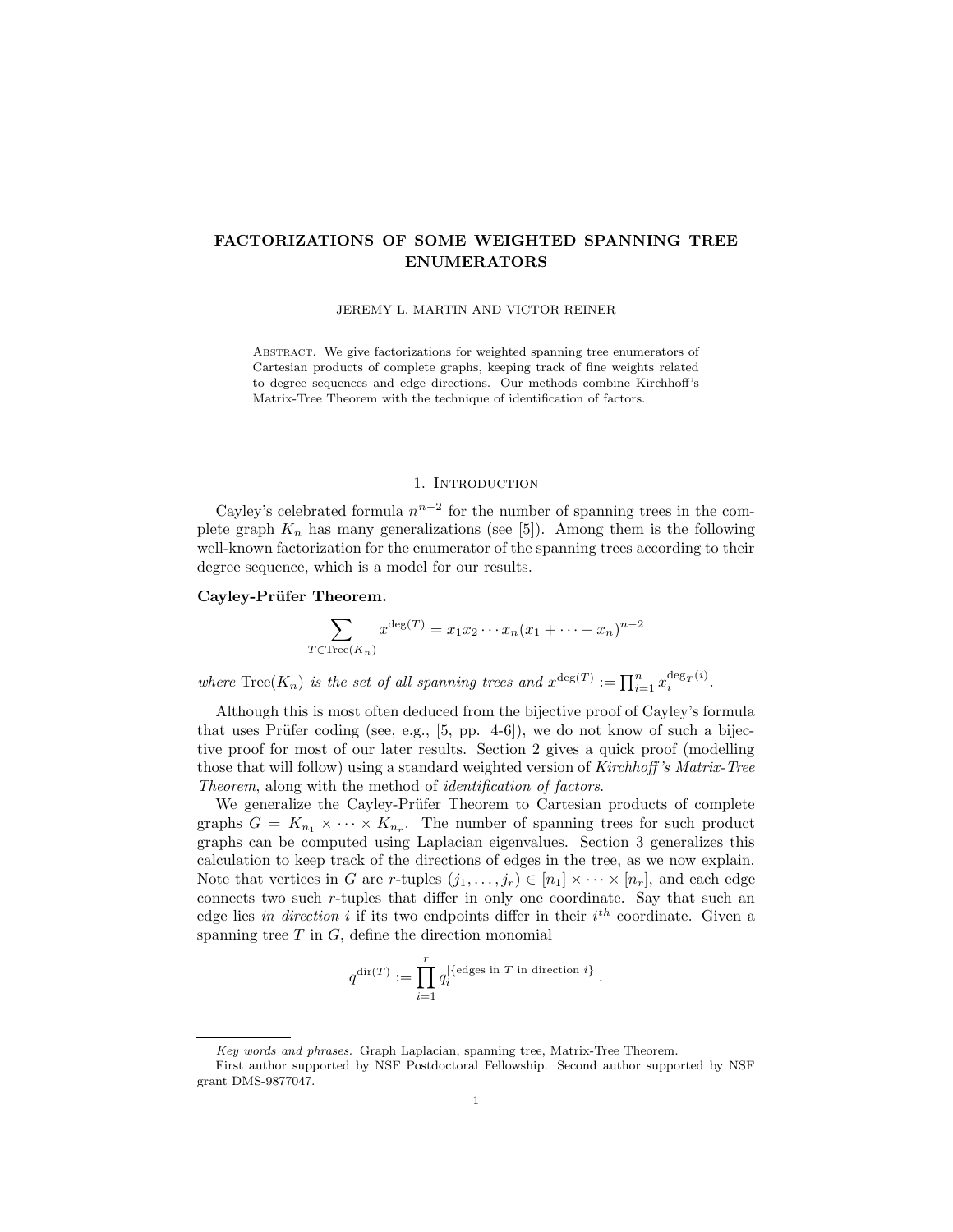Theorem 1.

$$
\sum_{T \in \text{Tree}(K_{n_1} \times \dots \times K_{n_r})} q^{\text{dir}(T)} = \frac{1}{n_1 \cdots n_r} \prod_{\emptyset \neq A \subset [r]} \left( \sum_{i \in A} q_i n_i \right)^{\prod_{i \in A} (n_i - 1)}
$$

$$
= \prod_{i=1}^r q_i^{n_i - 1} n_i^{n_i - 2} \prod_{\substack{A \subset [r] \\ |A| \ge 2}} \left( \sum_{i \in A} q_i n_i \right)^{\prod_{i \in A} (n_i - 1)}
$$

One might hope to generalize the previous result by keeping track of edge directions and vertex degrees simultaneously. Empirically, however, such generating functions do not appear to factor nicely. Nevertheless, if one "decouples" the vertex degrees in a certain way that we now explain, nice factorizations occur. Create a variable  $x_j^{(i)}$  for each pair  $(i, j)$  in which  $i \in \{1, 2, ..., r\}$  is a direction and j is in the range  $1, 2, \ldots, n_i$ . In other words, there are r sets of variables, with  $n_i$  variables  $x_1^{(i)}, x_2^{(i)}, \ldots, x_{n_i}^{(i)}$  in the  $i^{th}$  set. Given a spanning tree T of G, define the decoupled degree monomial

$$
x^{\mathrm{dd}(T)} := \prod_{v=(j_1,\ldots,j_r) \in [n_1] \times \cdots \times [n_r]} \left( x_{j_1}^{(1)} \cdots x_{j_r}^{(r)} \right)^{\deg_T(v)}.
$$
 (1)

.

In Section 3, we prove the following generalization of the Cayley-Prüfer Theorem. Theorem 2. The spanning tree enumerator

$$
f_{n_1,\ldots,n_r}(q,x):=\sum_{T\in \operatorname{Tree}(K_{n_1}\times\cdots\times K_{n_r})}q^{\operatorname{dir}(T)}x^{\operatorname{dd}(T)}
$$

is divisible by

by

$$
\left(x_j^{(i)}\right)^{n_1 \cdots n_{i-1} n_{i+1} \cdots n_r}
$$

 $q_i^{n_i-1},$ 

and by

$$
(x_1^{(i)} + \dots + x_{n_i}^{(i)})^{n_i - 2}
$$

for each  $i \in [r]$  and  $j \in [n_i]$ .

Conjecture. The quotient polynomial

$$
\frac{f_{n_1,...,n_r}(q,x)}{\prod_{i=1}^r q_i^{n_i-1} \left(x_1^{(i)} \cdots x_{n_i}^{(i)}\right)^{n_1 \cdots n_{i-1} n_{i+1} \cdots n_r} \left(x_1^{(i)} + \cdots + x_{n_i}^{(i)}\right)^{n_i-2}}
$$

in  $\mathbf{Z}[q_i, x_j^{(i)}]$  has non-negative coefficients.

Empirically, this quotient polynomial seems not to factor further in general, although when one examines the coefficient of particular "extreme" monomials in the  $q_i$ , the resulting polynomial in the  $x_j^{(i)}$  factors nicely. Such nice factorizations seem to fail for the coefficients of non-extreme monomials in  $q_i$  when there are at least two  $n_i \geq 3$ .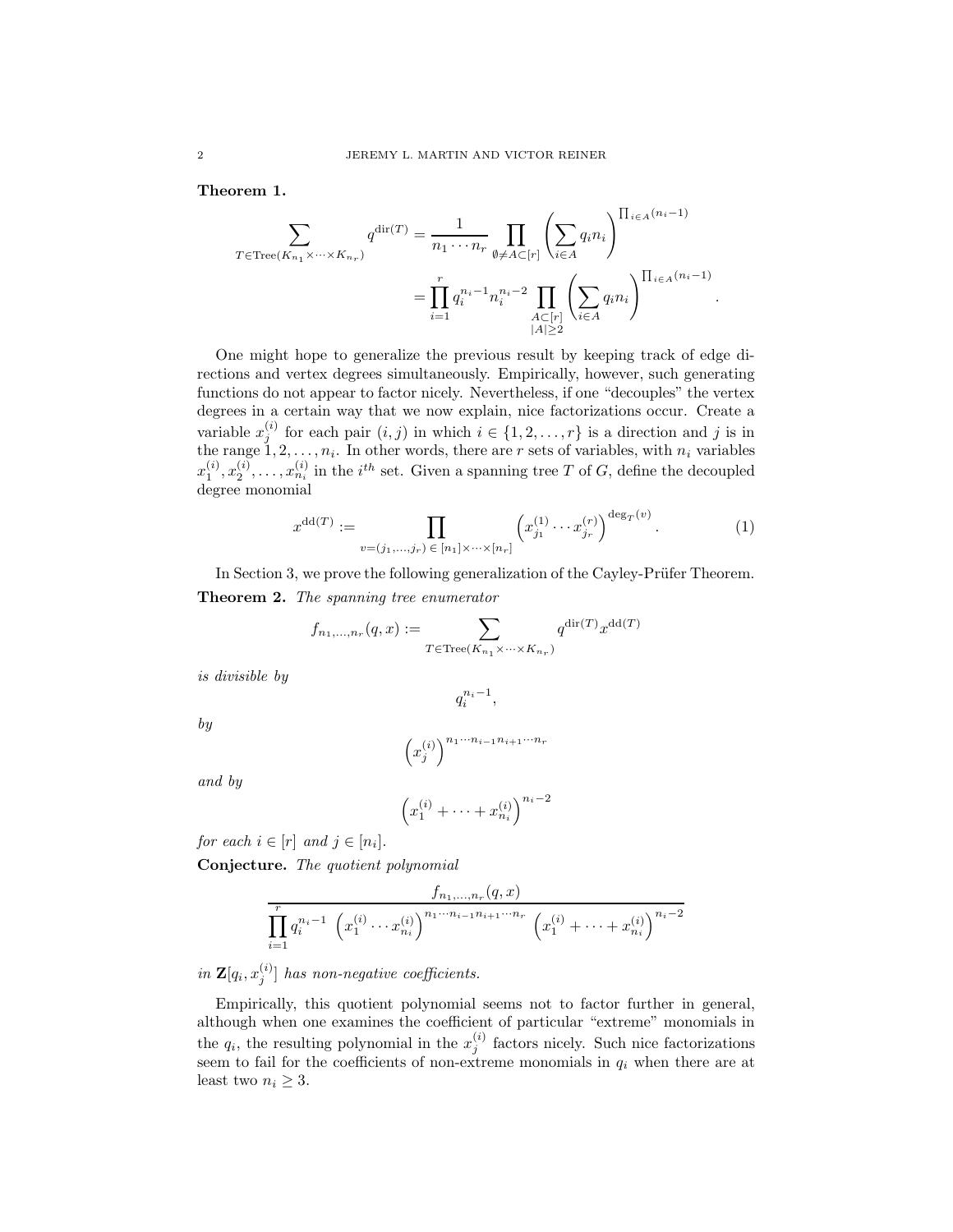Section 5 shows that when all  $n_i = 2$ , the spanning tree enumerator  $f_{n_1,...,n_r}(q, x)$ factors beautifully. Here we consider the Cartesian product

$$
Q_n := \underbrace{K_2 \times \cdots \times K_2}_{n \text{ times}},
$$

which is the 1-skeleton of the  $n$ -dimensional cube. For the sake of a cleaner statement, we make the following substitution of the 2n variables  $\{x_1^{(i)}, x_2^{(i)}\}_{i=1}^n$ :

$$
x_1^{(i)} = x_i^{-\frac{1}{2}},
$$
  
\n
$$
x_2^{(i)} = x_i^{\frac{1}{2}}.
$$
\n(2)

The substitution (2) is harmless, because it is immediate from (1) that the polynomial  $f_{2,\ldots,2}(q,x)$  is homogeneous of total degree  $2(2^n-1)$  in each of the sets of two variables  $\{x_1^{(i)}, x_2^{(i)}\}$ . Our result may now be stated as follows:

## Theorem 3.

$$
\left[\sum_{T \in \text{Tree}(Q_n)} q^{\text{dir}(T)} x^{\text{dd}(T)} \right]_{x_1^{(i)} = x_i^{-\frac{1}{2}}, x_2^{(i)} = x_i^{\frac{1}{2}}} = q_1 \cdots q_n \prod_{\substack{A \subset [n] \\ |A| \ge 2}} \sum_{i \in A} q_i (x_i^{-1} + x_i).
$$

This result may shed light on the problem of finding a bijective proof for the known number of spanning trees in the *n*-cube (see [7, pp. 61-62]).

Section 6 proves a result (Theorem 4 below), generalizing the Cayley-Prüfer Theorem in two somewhat different directions. In one direction, it deals with threshold graphs, a well-behaved generalization of complete graphs. Threshold graphs have many equivalent definitions (see, e.g., [4, Chapters 7-8]), but one that is convenient for our purpose is the following. A graph  $G$  is *threshold* if, after labelling its vertices by  $[n] := \{1, 2, ..., n\}$  in weakly decreasing order of their degrees, the degree sequence  $\lambda = (\lambda_1 \geq \cdots \geq \lambda_n)$  determines the graph completely by the rule that the neighbors of vertex i are the  $\lambda_i$  smallest members of [n] other than  $i$  itself. A result of Merris [3] implies the following generalization of Cayley's formula to all threshold graphs. It uses the notion of the *conjugate partition*  $\lambda'$  to the degree sequence  $\lambda$ , whose Ferrers diagram is obtained from that of  $\lambda$  by flipping across the diagonal.

**Merris' Theorem.** Let G be a threshold graph with vertices  $[n]$  and degree sequence  $\lambda$ . Then the number of spanning trees in G is  $\prod_{r=2}^{n-1} \lambda'_r$ .

The natural vertex-ordering by degree for a threshold graph G induces a canonical edge orientation in any spanning tree T of G, by orienting the edge  $\{i, j\}$  from j to i if  $j > i$ . Thus given a spanning tree T and a vertex i, one can speak of its *indegree* indeg<sub>T</sub> $(i)$  and *outdegree* outdeg<sub>T</sub> $(i)$ .

**Theorem 4.** Let  $G$  be a connected threshold graph with vertices  $[n]$  and degree sequence  $\lambda$ . Then

$$
\sum_{T \in \text{Tree}(G)} \quad \prod_{i=1}^n x_i^{\text{indeg}_T(i)} y_i^{\text{outdeg}_T(i)} = x_1 y_n \prod_{r=2}^{n-1} \left( \sum_{i=1}^{\lambda'_r} x_{\min\{i,r\}} y_{\max\{i,r\}} \right).
$$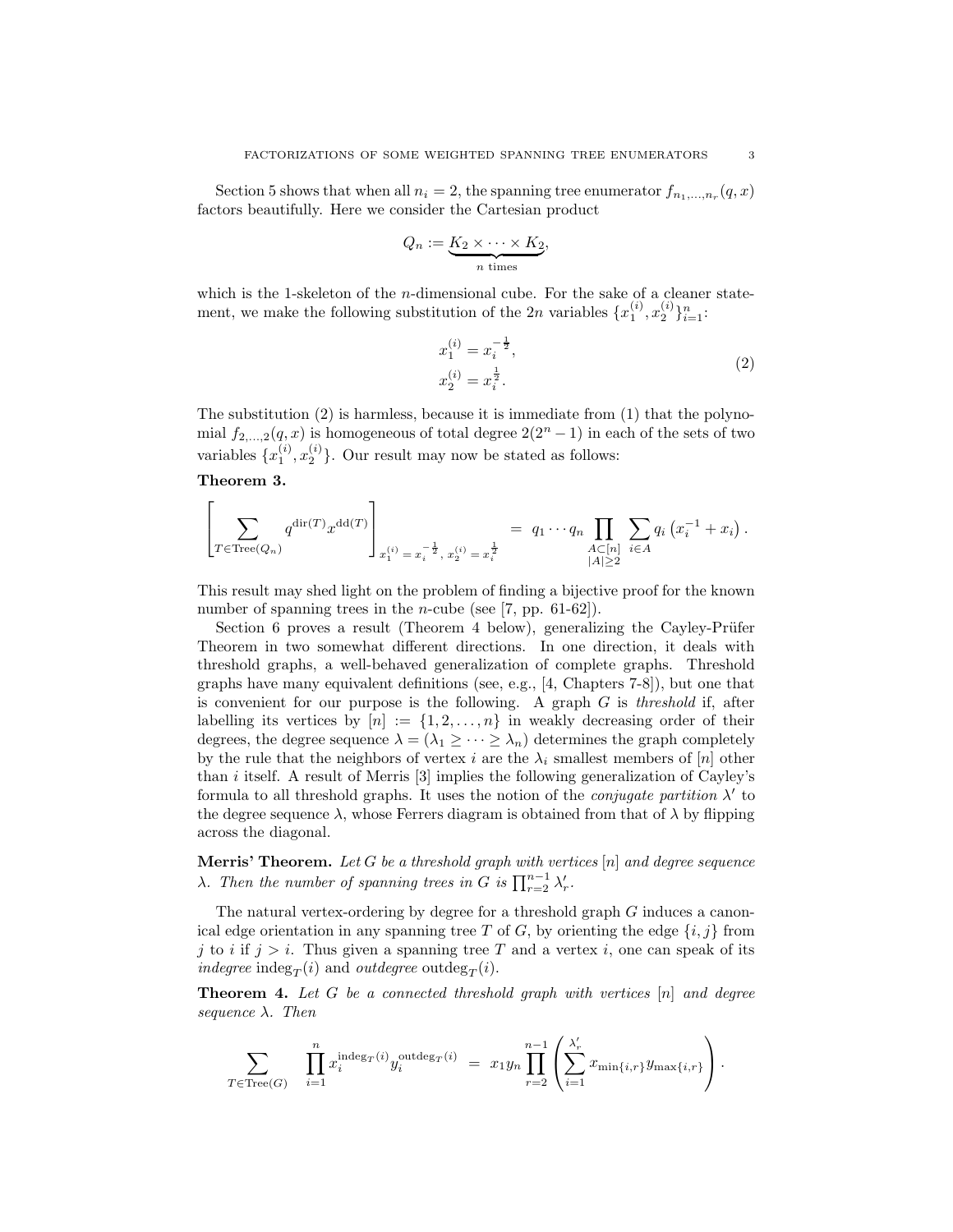In particular, setting  $y_i = x_i$  gives

$$
\sum_{T \in \text{Tree}(G)} x^{\deg(T)} = x_1 x_2 \cdots x_n \prod_{r=2}^{n-1} \left( \sum_{i=1}^{\lambda'_r} x_i \right).
$$

The proof, sketched in Section 6, proceeds by identification of factors. The authors thank M. Rubey and an anonymous referee for pointing out that it can also be deduced bijectively from a very special case of a recent encoding theorem of Remmel and Williamson [6].

### 2. PROOF OF CAYLEY-PRÜFER THEOREM: THE MODEL

The goal of this section is to review Kirchhoff's Matrix-Tree Theorem, and use it to give a proof of the Cayley-Prüfer Theorem. Although this proof is surely known, we included it both because we were unable to find it in the literature, and because it will serve as a model for our other proofs.

Introduce a variable  $e_{ij}$  for each edge  $\{i, j\}$  in the complete graph  $K_n$ , with the conventions that  $e_{ij} = e_{ji}$  and  $e_{ii} = 0$ . Let L be the  $n \times n$  weighted Laplacian matrix defined by

$$
L_{ij} := \begin{cases} \sum_{k=1}^{n} e_{ik} & \text{for } i = j \\ -e_{ij} & \text{for } i \neq j. \end{cases}
$$
 (3)

Kirchhoff's Matrix-Tree Theorem [5, §5.3] For any  $r, s \in [n]$ ,

$$
\sum_{T \in \text{Tree}(K_n)} \prod_{\{i,j\} \in T} e_{ij} = (-1)^{r+s} \det \hat{L}
$$

where  $\hat{L}$  is the reduced Laplacian matrix obtained from L by removing row r and column s.

We now restate and prove the Cayley-Prüfer Theorem.

#### Cayley-Prüfer Theorem.

$$
\sum_{T \in \text{Tree}(K_n)} x^{\deg(T)} = x_1 x_2 \cdots x_n (x_1 + \cdots + x_n)^{n-2}
$$

where  $x^{\deg(T)} := \prod_{i=1}^n x_i^{\deg_T(i)}$ .

*Proof.* Apply the substitution  $e_{ij} = x_i x_j$  to the weighted Laplacian matrix L in Kirchhoff's Theorem. Setting  $f := x_1 + \cdots + x_n$ , one has from (3)

$$
L_{ij} = \begin{cases} (f - x_i)x_j & \text{for } i = j \\ -x_i x_j & \text{for } i \neq j. \end{cases}
$$

By Kirchhoff's Theorem, the left-hand side of the Cayley-Prüfer Theorem coincides with the determinant det  $\hat{L}$ , where  $\hat{L}$  is the reduced Laplacian  $\hat{L}$  obtained from this substituted L by removing the last row and column. We wish to show that this determinant coincides with the right-hand-side of the Cayley-Prüfer Theorem. Note that both sides are polynomials in the  $x_i$  of degree  $2n-2$ , and both have coefficient 1 in the monomial  $x_1^{n-1}x_2x_3\cdots x_n$ . Therefore it suffices to show that the determinant is divisible by each of the variables  $x_j$ , and also by  $f^{n-2}$ . Divisibility by  $x_j$  is clear since  $x_j$  divides every entry in the  $j^{th}$  column of L (and hence also  $\hat{L}$ ). Divisibility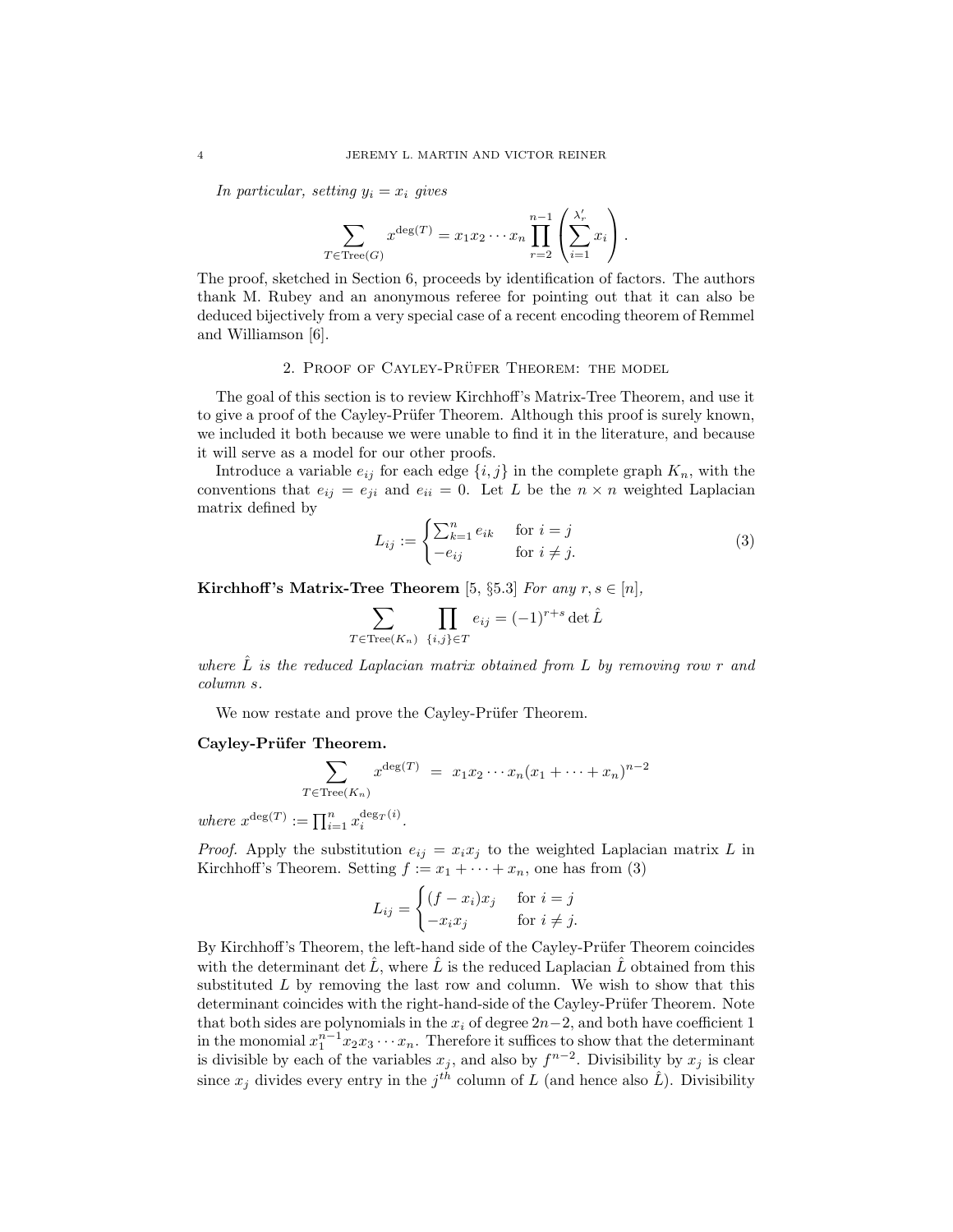by f follows from Lemma 5 below, once one notices that in the quotient ring  $\mathbf{Q}[x_1,\ldots,x_n]/(f)$ , this weighted Laplacian L (and hence  $\hat{L}$ ) reduces to a rank one matrix of the form  $L = -v^T \cdot v$ , where v is the row vector  $\begin{bmatrix} x_1 & \cdots & x_n \end{bmatrix}$  $\Box$ 

The following lemma, used in the preceding proof, is one of our main tools. It generalizes from one to several variables the usual statement on identification of factors in determinants over polynomial rings (see [2, §2.4]).

**Lemma 5.** (Identification of factors) Let R be a Noetherian integral domain (e.g., a polynomial or Laurent ring in finitely many variables over a field). Let  $f \in R$ be a prime element, so that the quotient ring  $R/(f)$  is an integral domain, and let K denote the field of fractions of  $R/(f)$ . Let  $A \in R^{n \times n}$  be a square matrix. If the reduction  $\bar{A} \in (R/(f))^{n \times n}$  has K-nullspace of dimension at least d, then  $f^d$  divides det A in R.

*Proof.* Let  ${\lbrace \bar{v}_i \rbrace}_{i=1}^d$  be d linearly independent vectors in  $K^n$  lying in the nullspace of  $\overline{A}$ . Extend them to a basis  $\{\overline{v}_i\}_{i=1}^n$  of  $K^n$ . By clearing denominators, one may assume that  $\{\bar{v}_i\}_{i=1}^n$  lie in  $R/(f)^n$ , and then choose pre-images  $\{v_i\}_{i=1}^n$  in R.

Letting F denote the fraction field of R, we claim that  $\{v_i\}_{i=1}^n$  is a basis for  $F^n$ . To see this, assume not, so that there are scalars  $c_i \in F$  which are not all zero satisfying

$$
\sum_{i=1}^{n} c_i v_i = 0.
$$
 (4)

Clearing denominators, one may assume that  $c_i \in R$  for all i. If every  $c_i$  is divisible by  $f$ , one may divide the equation (4) through by  $f$ , and repeat this division until at least one of the  $c_i$  is not divisible by f. (This will happen after finitely many divisions because R is Noetherian.) But then reducing (4) modulo  $(f)$  leads to a nontrivial K-linear dependence among the vectors  ${\lbrace \bar{v}_i \rbrace}_{i=1}^n$ , a contradiction.

Let  $P \in F^{n \times n}$  be the matrix whose columns are the vectors  $v_i$ . Note that  $\det P$ is not divisible by f, or else the reductions  $\{\bar{v}_i\}_{i=1}^n$  would not form a K-basis in  $K^n$ . Therefore, by Cramer's Rule, every entry of  $P^{-1}$  belongs to the localization  $R_{(f)}$  at the prime ideal  $(f)$ . Note the following commutative diagram in which horizontal maps are inclusions and vertical maps are reductions modulo  $(f)$ :

$$
\begin{array}{ccc}\nR & \xrightarrow{\text{max }} R_{(f)} & \xrightarrow{\text{max }} F \\
\downarrow & & \downarrow \\
R/(f) & \xrightarrow{\text{max }} K\n\end{array}
$$

Since  $P^{-1}$  has entries in  $R_{(f)}$ , so does  $P^{-1}AP$ . For each  $i \in [d]$ , the reduction of  $Av_i$  vanishes in K, so every entry in the first d columns of  $P^{-1}AP$  lies in the ideal (f). Hence det  $P^{-1}AP = \det A$  is divisible by  $f^d$  in  $R_{(f)}$ , thus also in  $R$ .

The authors thank W. Messing for pointing out a more general result, deducible by a variation of the above proof that uses Nakayama's Lemma:

**Lemma 6.** Let  $S$  be a (not necessarily Noetherian) local ring, with maximal ideal m and residue field  $K := S/m$ . Let  $A \in S^{n \times n}$  be a square matrix such that the reduction  $\overline{A}$  has K-nullspace of dimension at least d. Then det  $A \in \mathfrak{m}^d$ .

Lemma 5 follows from this by taking S to be the localization  $R_{(f)}$ .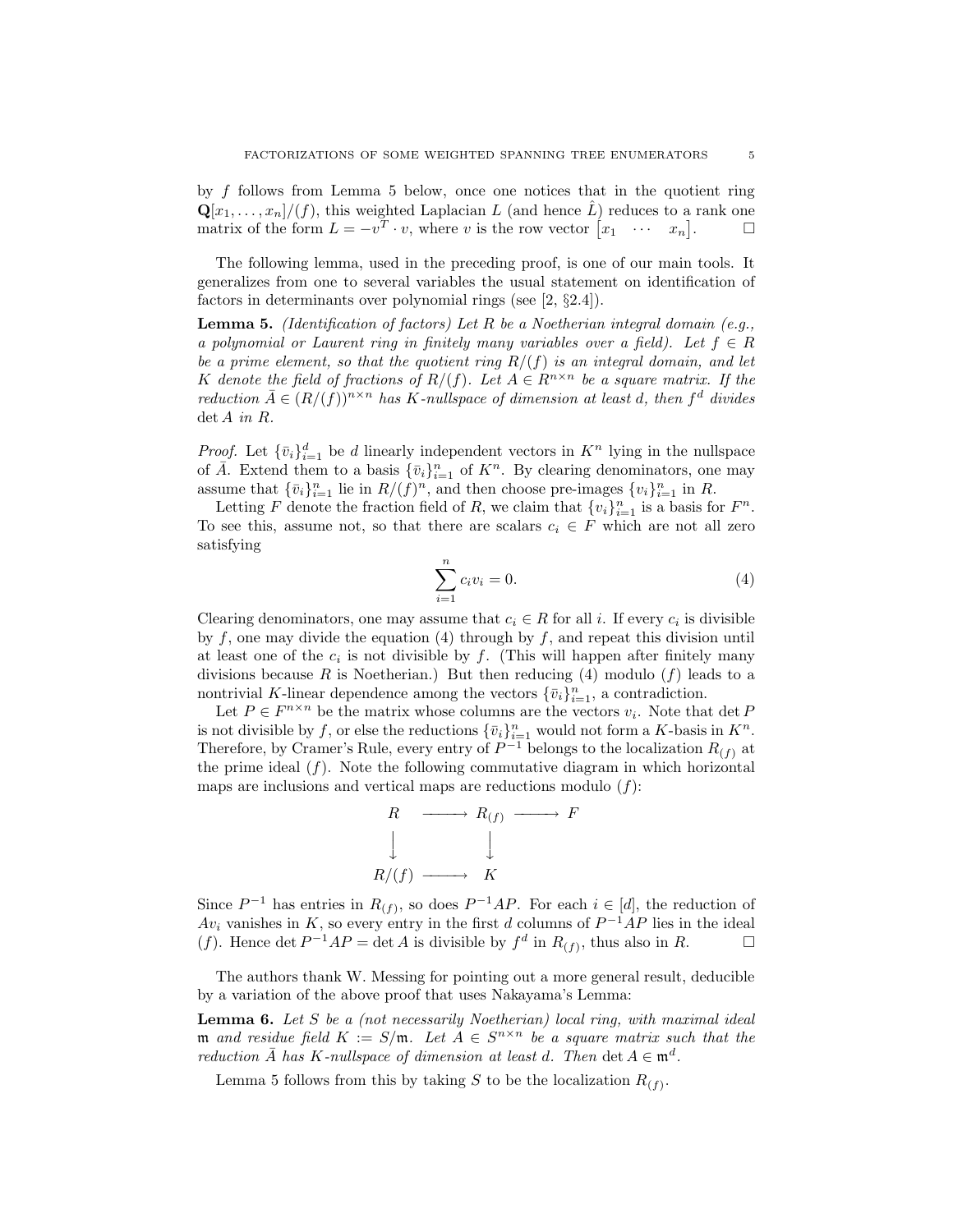## 3. Proof of Theorem 1

We recall the statement of Theorem 1.

## Theorem 1.

$$
\sum_{T \in \operatorname{Tree}(K_{n_1} \times \cdots \times K_{n_r})} q^{\operatorname{dir}(T)} = \frac{1}{n_1 \cdots n_r} \prod_{\emptyset \neq A \subset [r]} \left( \sum_{i \in A} q_i n_i \right)^{\prod_{i \in A} (n_i - 1)}.
$$

As a prelude to the proof, we discuss some generalities about Laplacians and eigenvalues of Cartesian products of graphs. We should emphasize that all results in this section refer only to unweighted Laplacians, that is, one substitutes  $e_{ij} = 1$ for  $i \neq j$  in the usual weighted Laplacian  $L(G)$  defined in (3).

The Cartesian product  $G_1 \times \cdots \times G_r$  of graphs  $G_i$  with vertex sets  $V(G_i)$  and edge sets  $E(G_i)$  is defined as the graph with vertex set

$$
V(G_1 \times \cdots \times G_r) = V(G_1) \times \cdots \times V(G_r)
$$

and edge set

$$
E(G_1 \times \cdots \times G_r)
$$
  
= 
$$
\bigcup_{i=1}^r V(G_1) \times \cdots \times V(G_{i-1}) \times E(G_i) \times V(G_{i+1}) \times \cdots \times V(G_r).
$$

where  $\Box$  denotes a disjoint union. The following proposition follows easily from this description; we omit the proof.

**Proposition 7.** If  $G_1, \ldots, G_r$  are graphs with (unweighted) Laplacian matrices  $L(G_i)$ , then

$$
L(G_1 \times \cdots \times G_r) = \sum_{i=1}^r \mathrm{id} \otimes \cdots \mathrm{id} \otimes L(G_i) \otimes \mathrm{id} \otimes \cdots \mathrm{id}
$$

where id denotes the identity, and  $L(G_i)$  appears in the i<sup>th</sup> tensor position.

As a consequence, a complete set of eigenvectors for  $L(G_1 \times \cdots \times G_r)$  can be chosen of the form  $v_1 \otimes \cdots \otimes v_r$ , where  $v_i$  is an eigenvector for  $L(G_i)$ . Furthermore, this eigenvector will have eigenvalue  $\lambda_1 + \cdots + \lambda_r$  if  $v_i$  has eigenvalue  $\lambda_i$  for  $L(G_i)$ .

We also will make use of the following variation of the Matrix-Tree Theorem; see, e.g., [7, Theorem 5.6.8].

**Theorem 8.** If the (unweighted) Laplacian matrix  $L(G)$  has eigenvalues  $\lambda_1, \ldots, \lambda_n$ , indexed so that  $\lambda_n = 0$ , then the number of spanning trees in G is

$$
\frac{1}{n}\lambda_1\cdots\lambda_{n-1}.
$$

*Proof of Theorem 1.* Both sides in the theorem are polynomials in the  $q_i$ , and hence it suffices to show that they coincide whenever the  $q_i$  are all positive integers. In that case, the left-hand side of the theorem has the following interpretation. Let  $K_n^{(q)}$  denote the multigraph on vertex set [n] having q parallel copies of the edge  ${i, j}$  for every pair of vertices i, j. Then the left-hand side of Theorem 1 counts the number of spanning trees in the Cartesian product

$$
K_{n_1}^{(q_1)} \times \cdots \times K_{n_r}^{(q_r)},
$$

as each spanning tree T in  $K_{n_1} \times \cdots \times K_{n_r}$  gives rise in an obvious way to exactly  $q^{\text{dir}(T)}$  spanning trees in  $K_{n_1}^{(q_1)} \times \cdots \times K_{n_r}^{(q_r)}$ . It is well-known that the (unweighted)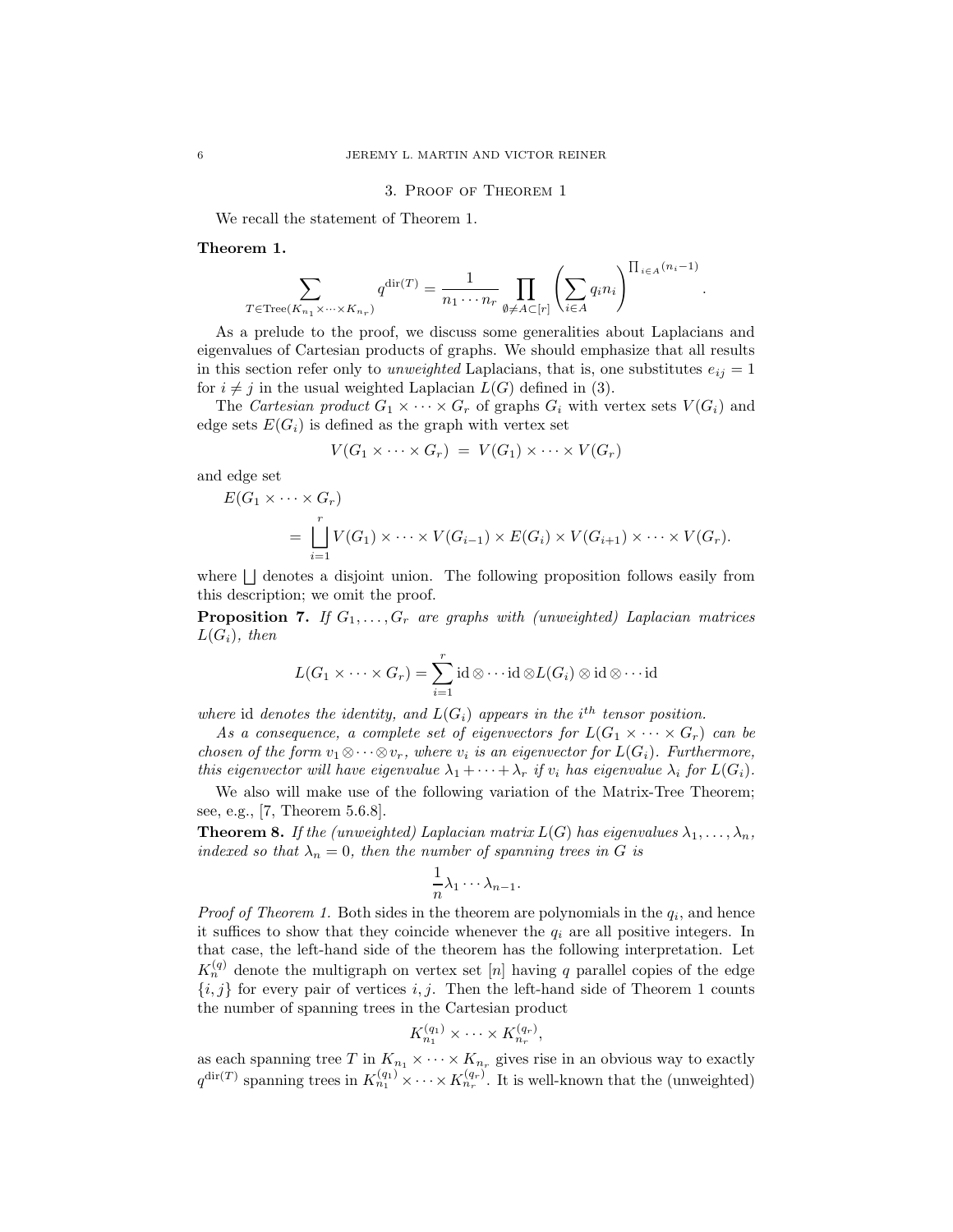Laplacian  $L(K_n)$  has eigenvalues n, 0 with multiplicities  $n-1,1$ , respectively [7, Example 5.6.9]. Hence  $L(K_n^{(q)}) = qL(K_n)$  has eigenvalues  $qn, 0$  with multiplicities  $n-1,1$ , respectively. By Proposition 7,  $L(K_{n_1}^{(q_1)} \times \cdots \times K_{n_r}^{(q_r)})$  has an eigenvalue  $\sum_{i\in A} q_i n_i$  for each subset  $A \subset [r]$ , and this eigenvalue occurs with multiplicity  $\prod_{i\in A}(n_i-1)$ . As the zero eigenvalue arises (with multiplicity 1) only by taking  $A = \emptyset$ , Theorem 8 implies that the number of spanning trees in  $K_{n_1}^{(q_1)} \times \cdots \times K_{n_r}^{(q_r)}$ is

$$
\frac{1}{n_1 \cdots n_r} \prod_{\emptyset \neq A \subset [r]} \left( \sum_{i \in A} q_i n_i \right)^{\prod_{i \in A} (n_i - 1)}.
$$

#### 4. Proof of Theorem 2

We recall here the statement of Theorem 2. Theorem 2. The spanning tree enumerator

$$
f_{n_1,\ldots,n_r}(q,x):=\sum_{T\in \operatorname{Tree}(K_{n_1}\times\cdots\times K_{n_r})}q^{\operatorname{dir}(T)}x^{\operatorname{dd}(T)}
$$

is divisible by

by

$$
\left(x_j^{(i)}\right)^{n_1 \cdots n_{i-1} n_{i+1} \cdots n_r}
$$

 $q_i^{n_i-1},$ 

and by

$$
\left(x_1^{(i)} + \dots + x_{n_i}^{(i)}\right)^{n_i - 2}
$$

for each  $i \in [r]$  and  $j \in [n_i]$ .

*Proof.* To see divisibility by  $q_i^{n_i-1}$ , note that every spanning tree in  $K_{n_1} \times \cdots \times K_{n_r}$  is connected, and hence gives rise to a connected subgraph of  $K_{n_i}$  when one contracts out all edges not lying in direction *i*. This requires at least  $n<sub>i</sub> - 1$  edges in direction i in the original tree.

To see divisibility by  $(x_j^{(i)})^{n_1 \cdots n_{i-1} n_{i+1} \cdots n_r}$ , note that every spanning tree has an edge incident to each vertex, and therefore to each of the  $n_1 \cdots n_{i-1} n_{i+1} \cdots n_r$ different vertices which have  $i^{th}$  coordinate equal to some fixed value  $j \in [n_i]$ .

Lastly, we check divisibility by  $(x_1^{(i)} + \cdots + x_{n_i}^{(i)})^{n_i-2}$ . Starting with the weighted Laplacian matrix (3) for  $K_{n_1} \times \cdots \times K_{n_r}$  (regarded as a subgraph of  $K_{n_1 \cdots n_r}$ ), let L be the matrix obtained by the following substitution: if  $\{k, l\}$  represents an edge of  $K_{n_1} \times \cdots \times K_{n_r}$  in direction i between the two vertices  $k = (k_1, \ldots, k_r)$  and  $l = (l_1, \ldots, l_r)$ , then we set

$$
e_{kl} = q_i \cdot x_{k_1}^{(1)} \cdots x_{k_r}^{(r)} \cdot x_{l_1}^{(1)} \cdots x_{l_r}^{(r)} \tag{5}
$$

otherwise we set  $e_{kl} = 0$ . Then Kirchhoff's Theorem says that  $f_{n_1,...,n_r}(q,x) =$  $\pm$  det  $\hat{L}$  for any reduced matrix  $\hat{L}$  obtained from L by removing a row and column. Thus by Lemma 5, it suffices for us to show that  $\hat{L}$  has nullspace of dimension at least  $n_i - 2$  modulo  $f^{(i)} := x_1^{(i)} + \cdots + x_{n_i}^{(i)}$ . In fact, we will show that L itself has nullspace of dimension at least  $n<sub>i</sub> - 1$  in this quotient. To see this, one can check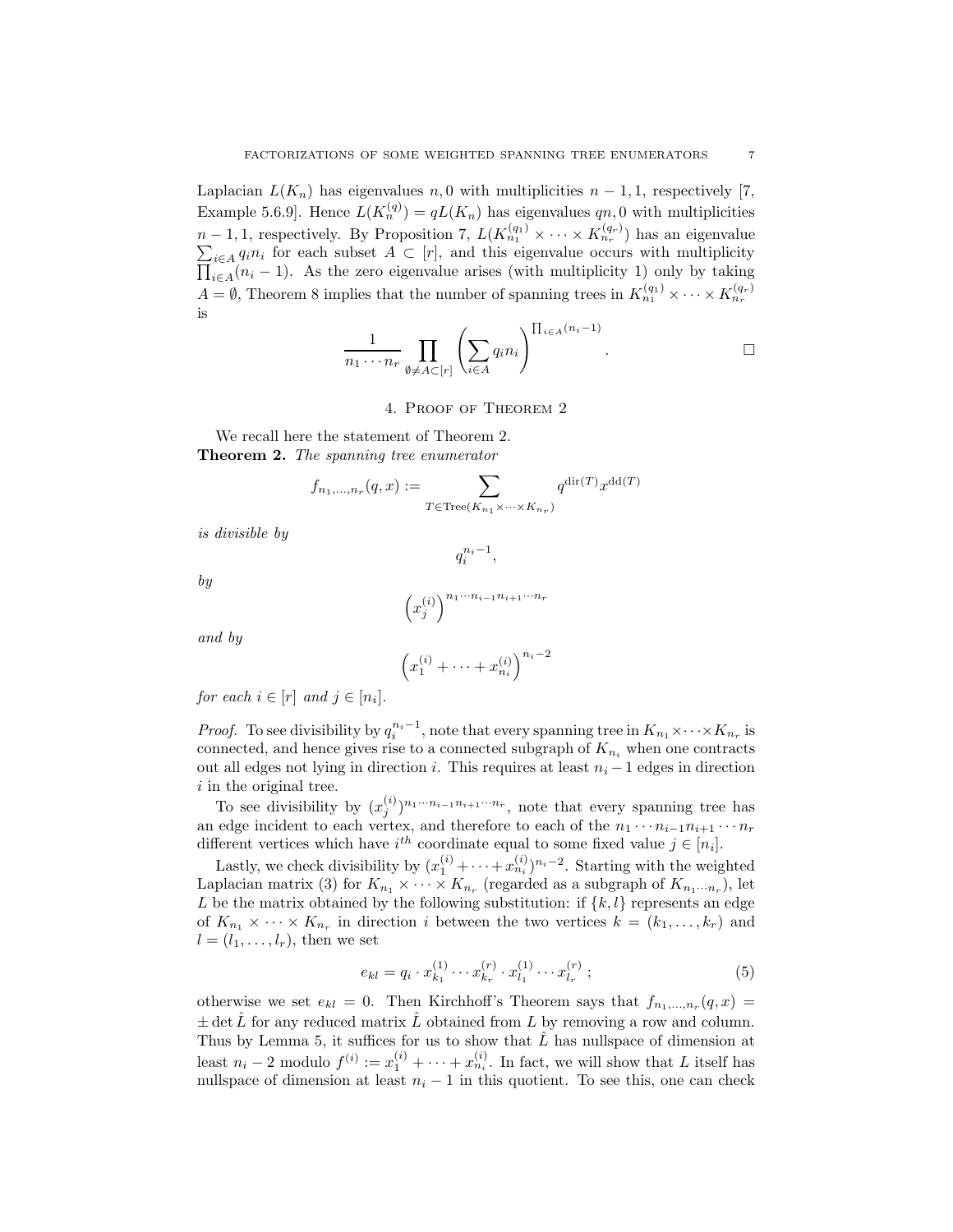that, as in Proposition 7, the matrix  $L$  has the following simpler description, due to our "decoupling" substitution of variables:

$$
L = \sum_{i=1}^r X^{(1)} \otimes \cdots \otimes X^{(i-1)} \otimes q_i L^{(i)} \otimes X^{(i+1)} \otimes \cdots \otimes X^{(r)},
$$

where  $X^{(i)}$  is the diagonal matrix with entries  $(x_1^{(i)})^2, \ldots, (x_{n_i}^{(i)})^2$ , and  $L^{(i)}$  is obtained by making the substitution  $e_{kl} = x_k^{(i)} x_l^{(i)}$  in the weighted Laplacian matrix for  $K_{n_i}$ . In the proof of the Cayley-Prüfer Theorem, we saw that  $L^{(i)}$  has rank 1 modulo  $(f^{(i)})$ , and thus a nullspace of dimension  $n_i - 1$ . If v is any nullvector for  $L^{(i)}$  modulo  $(f^{(i)})$ , then the following vector is a nullvector for L modulo  $(f^{(i)})$ :

 $\mathbf{1}_{n_1} \otimes \cdots \otimes \mathbf{1}_{n_{i-1}} \otimes v \otimes \mathbf{1}_{n_{i+1}} \otimes \cdots \otimes \mathbf{1}_{n_r}$ 

where  $\mathbf{1}_m$  represents a vector of length m with all entries equal to 1. Since varying *v* leads to  $n_i - 1$  linearly independent such nullvectors, the proof is complete.  $□$ 

### 5. Proof of Theorem 3

We recall here the statement of Theorem 3, using slightly different notation. Regard the vertex set of  $Q_n$  as the power set  $2^{[n]}$ , so that vertices correspond to subsets of  $S \subset [n]$ . For any subset  $S \subset [n]$ , let  $x_S := \prod_{i \in S} x_i$ . Write  $x^{\text{wt}(T)}$  for the decoupled degree monomial corresponding to a tree  $T$  under the substitution  $(2)$ , that is,

$$
x^{\text{wt}(T)} = \prod_{S \subset [n]} \left(\frac{x_S}{x_{[n] \setminus S}}\right)^{\frac{1}{2} \deg_T(S)} \\
= \prod_{\text{edges } \{S,R\} \text{ in } T} \frac{x_S x_R}{x_{[n]}}\n\tag{6}
$$

Theorem 3.

$$
\sum_{T \in \text{Tree}(Q_n)} q^{\text{dir}(T)} x^{\text{wt}(T)} = q_1 \cdots q_n \prod_{\substack{A \subset [n] \\ |A| \ge 2}} \sum_{i \in A} q_i \left( x_i^{-1} + x_i \right).
$$

*Proof.* As before, regard the vertex set of  $Q_n$  as the power set  $2^{[n]}$ . Denote the symmetric difference of two sets S and R by  $S\Delta R$ , and abbreviate  $S\Delta\{i\}$  by  $S\Delta i$ . Thus two vertices S, R form an edge in  $Q_n$  exactly when  $S \triangle R$  is a singleton set  $\{i\}$ ; in this case the *direction* of this edge is dir(e) := i. It is useful to note that the neighbors of S are

$$
N(S) = \{ S \triangle i \mid i \in [n] \}.
$$

Our goal is to show that the two sides of the theorem coincide as elements of  $\mathbf{Z}[q_i, x_i, x_i^{-1}]$ . Note that the two sides coincide as polynomials in  $q_i$  after setting  $x_i = 1$  for all i, using the special case of Theorem 1 in which all  $n_i = 2$ .

We next show that both sides have the same maximum and minimum total degrees as Laurent polynomials in the  $x_i$ . Each side is easily seen to be invariant under the substitution  $x_i \mapsto x_i^{-1}$  (this follows from the antipodal symmetry of the n-cube for the left-hand side), so it suffices to show that both sides have the same maximum total degree. For the right-hand side, the maximum total degree in the  $x_i$  is simply the number of subsets  $S \subset [n]$  with  $|S| \geq 2$ , that is,  $2^n - n - 1$ .

For the left-hand side, we argue as follows. Denote by  $V'$  the set of vertices of  $Q_n$  other than [n]. For any spanning tree T and vertex  $S \in V'$ , define  $\phi(S)$  to be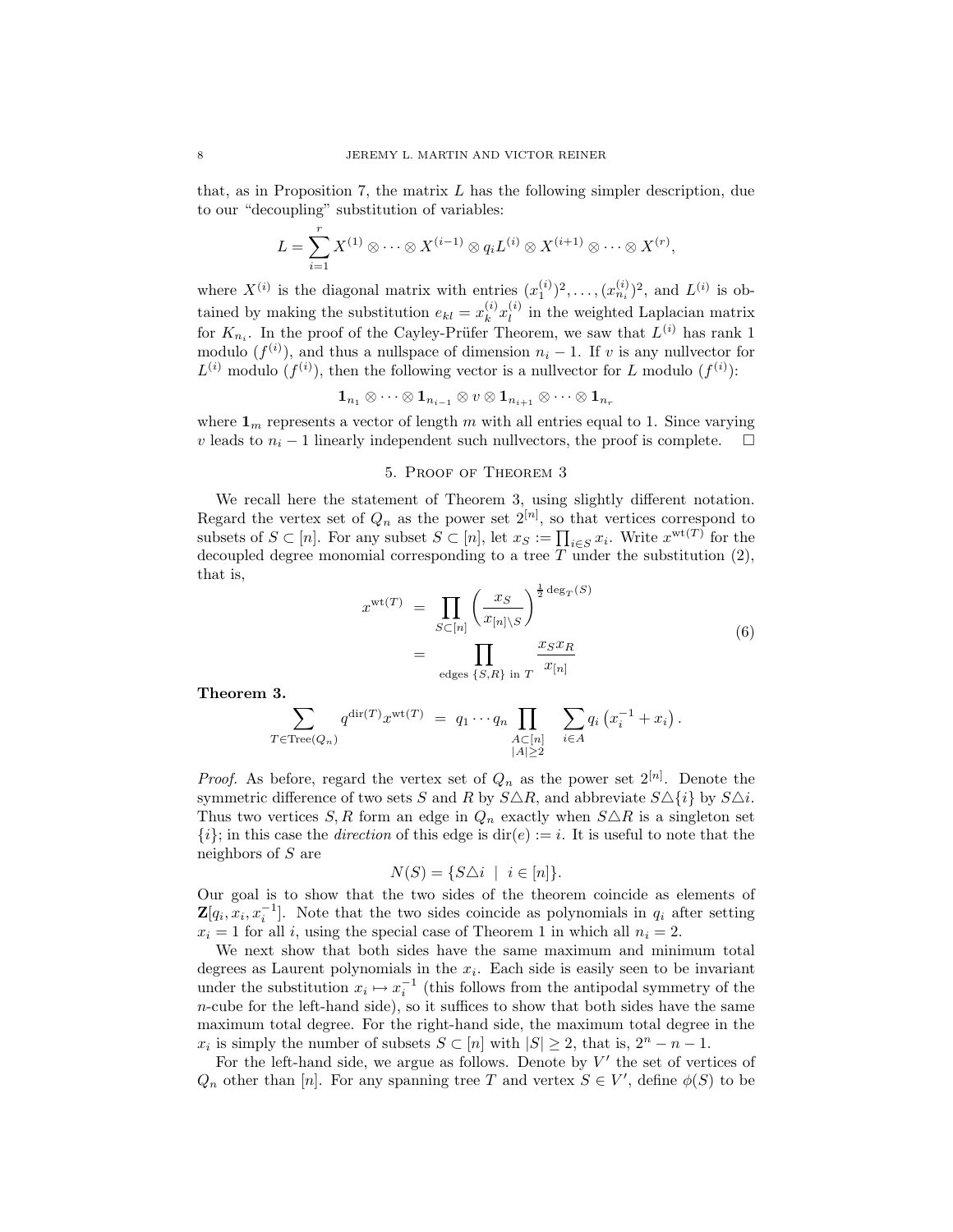the parent vertex of the vertex S when the tree T is rooted at the vertex  $[n]$  (that is,  $\phi(S)$  is the first vertex on the unique path in T from S to [n]); then the edges of T are precisely

$$
E(T) = \{ \{ S, \phi(S) \} \mid S \in V' \}.
$$

One has  $|\phi(S)| = |S| \pm 1$  (because  $\phi(S) = S\Delta i$  for some *i*). Therefore the total degree of the monomial  $x^{wt(T)}$  will be maximized when  $|\phi(S)| = |S| + 1$  for all  $S \in V'$ ; for instance, when  $\phi(S) = S \cup \{\max([n] \setminus S)\}\)$ . In this case, that total degree is

$$
\sum_{\{S,\phi(S)\}\in T} (|S|+|\phi(S)|-n) \ = \ \sum_{S\in V'} (2|S|+1-n) \ = \ 2^n-n-1.
$$

Having shown that both sides have the same total degree in the  $q_i$ , the same maximum and minimum total degrees in the  $x_i$ , and that they coincide when all  $x_i = 1$ , it suffices by unique factorization to show that the left-hand side is divisible by each factor on the right-hand side, that is, by

$$
f_A := \sum_{i \in A} q_i (x_i^{-1} + x_i).
$$

Henceforth, fix  $A \subset [n]$  of cardinality  $\geq 2$ . It is not hard to check that  $f_A$  is irreducible in  $\mathbf{Z}[q_i, x_i, x_i^{-1}]$ , using the fact that it is a linear form in the  $q_i$ .

Starting with the weighted Laplacian matrix (3) for  $Q_n$ , whose rows and columns are indexed by subsets  $S \subseteq [n]$ , let L be the matrix obtained by making the substitutions

$$
e_{S,R} = \begin{cases} \frac{q_i x_S x_{S \triangle i}}{x_{[n]}} & \text{for } S \triangle R = \{i\}, \\ 0 & \text{for } |S \triangle R| > 1. \end{cases}
$$

By Kirchhoff's Theorem, the left-hand side in Theorem 3 is the determinant of the reduced Laplacian matrix  $\tilde{L}$  obtained from  $L$  by removing the row and column indexed by  $S = \emptyset$ . It therefore suffices to show that the reduction of  $\tilde{L}$  modulo  $(f_A)$ has nontrivial nullspace. We will show that

$$
v := \sum_{\emptyset \neq S \subset [n]} \left( x_A^2 - (-1)^{|A \cap S|} (x_{A \setminus S})^2 \right) \epsilon_S \tag{7}
$$

is a nullvector<sup>1</sup>, where  $\epsilon_S$  is the standard basis vector corresponding to S. Note that the entries of v are not all zero modulo  $(f_A)$ ; it remains to check that every entry  $(\hat{L}v)_R$  of  $\hat{L}v$  is a multiple of  $f_A$ . Since  $\hat{L}_{R,S} = 0$  unless  $S = R$  or  $S = R\Delta i$ 

<sup>&</sup>lt;sup>1</sup>The form of the nullvector  $(7)$  was suggested by experimentation using the computational commutative algebra package Macaulay [1] to compute the nullspace of  $\hat{L}$  in the quotient ring modulo  $(f_A)$ .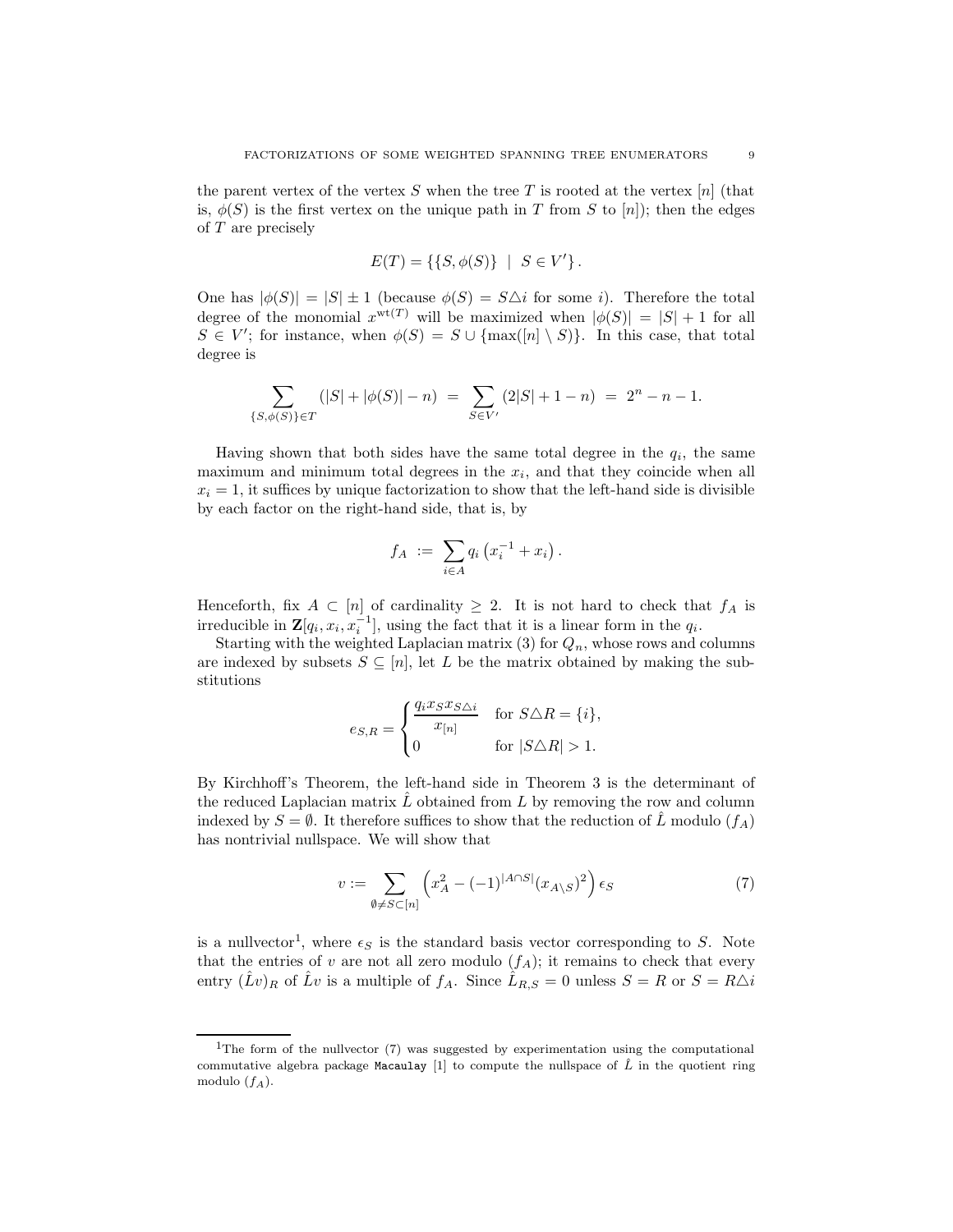for some  $i$ , one has

$$
(\hat{L}v)_{R} = \hat{L}_{R,R} v_{R} + \sum_{i=1}^{n} \hat{L}_{R,R\triangle i} v_{R\triangle i}
$$
  
\n
$$
= \sum_{i=1}^{n} \frac{q_{i} x_{R} x_{R\triangle i}}{x_{[n]}} \left( x_{A}^{2} - (-1)^{|A \cap R|} (x_{A \setminus R})^{2} \right)
$$
  
\n
$$
- \sum_{i=1}^{n} \frac{q_{i} x_{R} x_{R\triangle i}}{x_{[n]}} \left( x_{A}^{2} - (-1)^{|A \cap (R\triangle i)|} (x_{A \setminus (R\triangle i)})^{2} \right)
$$
  
\n
$$
= \frac{x_{R}}{x_{[n]}} \sum_{i=1}^{n} q_{i} x_{R\triangle i} \left( (-1)^{|A \cap (R\triangle i)|} (x_{A \setminus (R\triangle i)})^{2} - (-1)^{|A \cap R|} (x_{A \setminus R})^{2} \right) . (8)
$$

If  $i \notin A$ , then  $A \cap R = A \cap (R \triangle i)$  and  $A \setminus R = A \setminus (R \triangle i)$ , so the summand in (8) is zero. If  $i \in A$ , then  $|A \cap R| = |A \cap (R \triangle i)| \pm 1$ , so one may rewrite (8) as follows:

$$
(\hat{L}v)_R = -(-1)^{|A \cap R|} \frac{x_R}{x_{[n]}} \sum_{i \in A} q_i x_{R\Delta i} ((x_{A \setminus (R\Delta i)})^2 + (x_{A \setminus R})^2). \tag{9}
$$

Note also that when  $i \in A$ ,

$$
x_{R\triangle i} = \begin{cases} x_R \, x_i^{-1} & \text{for } i \in R \\ x_R \, x_i & \text{for } i \notin R \end{cases}
$$

and

$$
x_{A \setminus (R \triangle i)} = \begin{cases} x_{A \setminus R} x_i & \text{for } i \in R \\ x_{A \setminus R} x_i^{-1} & \text{for } i \notin R. \end{cases}
$$

Therefore one may rewrite (9) as follows:

$$
(\hat{L}v)_{R} = \pm \frac{x_{R}}{x_{[n]}} \left( \sum_{i \in A \cap R} q_{i} x_{R} x_{i}^{-1} \left( (x_{A \setminus R} x_{i})^{2} + (x_{A \setminus R})^{2} \right) + \sum_{i \in A \setminus R} q_{i} x_{R} x_{i} \left( (x_{A \setminus R} x_{i}^{-1})^{2} + (x_{A \setminus R})^{2} \right) \right)
$$
  

$$
= \pm \frac{(x_{R} x_{A \setminus R})^{2}}{x_{[n]}} \left( \sum_{i \in A \cap R} q_{i} x_{i}^{-1} (x_{i}^{2} + 1) + \sum_{i \in A \setminus R} q_{i} x_{i} (x_{i}^{-2} + 1) \right)
$$
  

$$
= \pm \frac{(x_{R} x_{A \setminus R})^{2}}{x_{[n]}} \sum_{i \in A} q_{i} (x_{i} + x_{i}^{-1})
$$
  

$$
= \pm \frac{(x_{R} x_{A \setminus R})^{2}}{x_{[n]}} f_{A},
$$

which shows that  $(\hat{L}v)_R$  is zero modulo  $(f_A)$  as desired.

## 6. Proof of Theorem 4

We recall the statement of Theorem 4.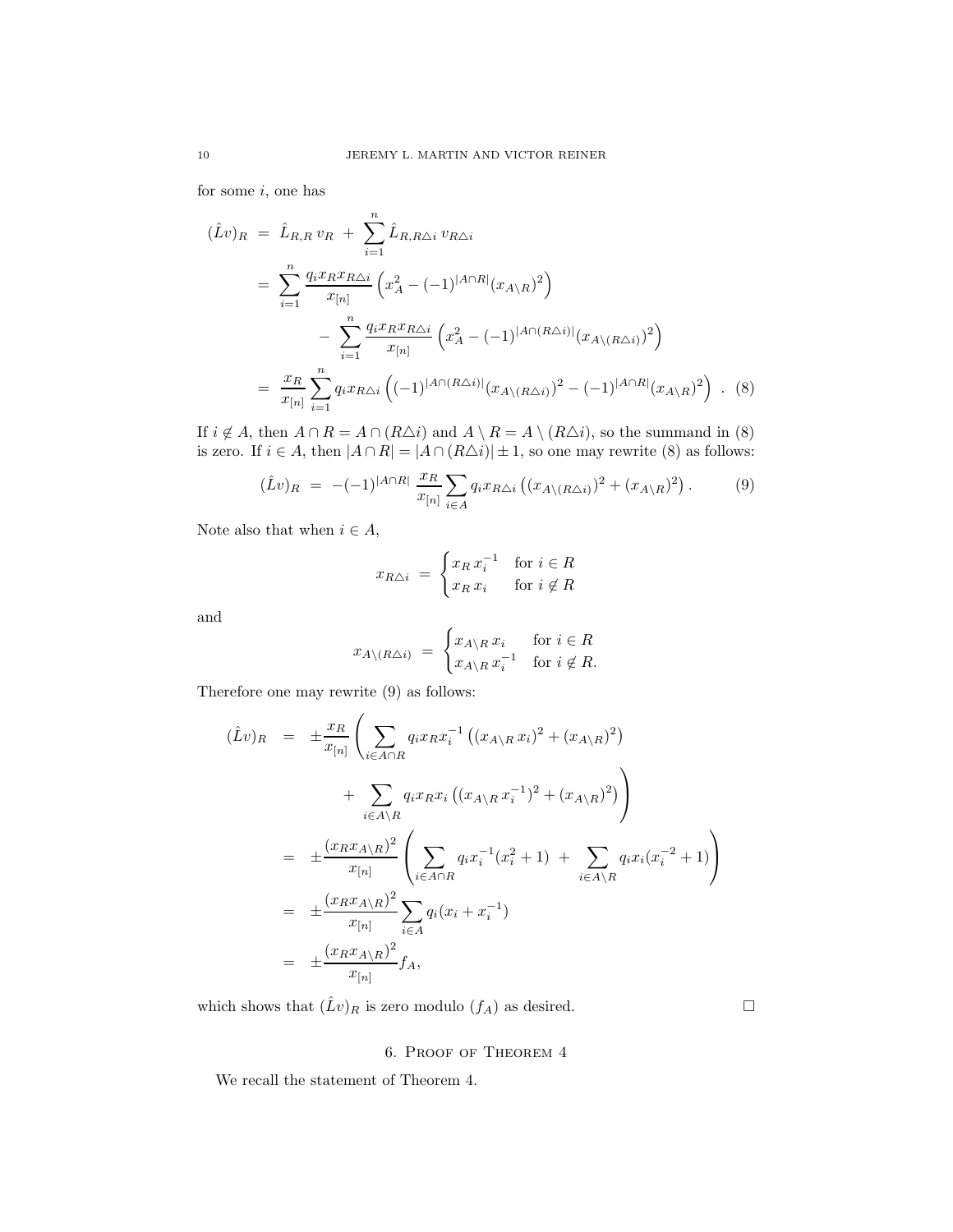**Theorem 4.** Let G be a connected threshold graph with vertices  $[n]$ , edges E, and degree sequence  $\lambda$ . Then

$$
\sum_{T \in \text{Tree}(G)} \prod_{i=1}^n x_i^{\text{indeg}_T(i)} y_i^{\text{outdeg}_T(i)} = x_1 y_n \prod_{r=2}^{n-1} \left( \sum_{i=1}^{\lambda'_r} x_{\min\{i,r\}} y_{\max\{i,r\}} \right).
$$

As noted in the Introduction, this result is a special case of Theorem 2.4 of [6]. For this reason, and because the ideas of the proof are quite similar to those of Theorem 3, we omit most of the technical details. We write  $N(v)$  for the neighbors of a vertex v, and denote the set  $\{i, i+1, \ldots, j\}$  by  $[i, j]$ .

Sketch of proof. The partitions  $\lambda$  which arise as degree sequences of threshold graphs have been completely characterized (see, e.g., [4, Theorem 8.5]). In particular, suppose that Durfee square of  $\lambda$  (the largest square which is a subshape of  $\lambda$ ) has side length s. Then for all  $r \in [n]$ ,

either 
$$
r \le s < \lambda'_r = 1 + \lambda_r
$$
  
or  $r > s \ge \lambda'_r = \lambda_{r+1}$ . (10)

Using these identities, one may rewrite the desired equality as

$$
\sum_{T \in \text{Tree}(G)} \prod_{i=1}^{n} x_i^{\text{indeg}_T(i)} y_i^{\text{outdeg}_T(i)} = x_1 \cdot \prod_{r=2}^{s} f_r \cdot \prod_{r=s+1}^{n-1} g_r \cdot \prod_{r=s+1}^{n} y_r. \tag{11}
$$

where

$$
f_r := y_r \sum_{i=1}^r x_i + x_r \sum_{i=r+1}^{1+\lambda_r} y_i
$$
 and  $g_r := \sum_{i=1}^{\lambda_{r+1}} x_i$ .

Both the left-hand and right-hand sides of  $(11)$  are polynomials in the  $x_i, y_i$  of total degree  $2n-2$ , and both have coefficient of  $x_1^{n-1}y_2y_3\cdots y_n$  equal to 1 (because  $N(1) = [2, n]$ . Thus it suffices to prove that the left-hand side is divisible by each of the factors on the right-hand side. By Kirchhoff's Theorem, this left-hand side is the determinant of the matrix  $\hat{L}$  obtained from the usual weighted Laplacian matrix by removing the first row and column and making the substitution

$$
e_{ij} = \begin{cases} x_{\min\{i,j\}} y_{\max\{i,j\}} & \text{for } \{i,j\} \in E \\ 0 & \text{for } \{i,j\} \notin E. \end{cases}
$$

First, one must show that the left-hand side of the theorem is divisible by the monomial factor  $x_1 \prod_{r=s+1}^n y_r$ . Every spanning tree T of G contains an edge of the form  $\{1, j\}$ , which contributes a factor of  $x_1y_j$  to the monomial corresponding to T. In particular,  $x_1$  divides the left-hand side of (11). Furthermore, if  $r > s$ , then  $q < r$  whenever  $q \in N(r)$ . In particular,  $y_r$  divides every entry in the  $r^{th}$  row of  $\hat{L}$ .

Second, one must show that  $f_r$  divides det  $\hat{L}$  for  $r \in [2, s]$ . Clearly  $f_r$  is irreducible, since neither sum in the definition of  $f_r$  is empty. Define a column vector<sup>2</sup>

$$
v = \sum_{i=1}^{r} x_i \epsilon_r + \sum_{i=r+1}^{\lambda'_r} x_r \epsilon_i,
$$

where  $\epsilon_i$  denotes the  $i^{th}$  standard basis vector. Note that the entries of v are not all divisible by  $f_r$ , so that v is a non-zero vector modulo  $(f_r)$ . By Lemma 5, it is

<sup>2</sup>Found using Macaulay; see the earlier footnote.